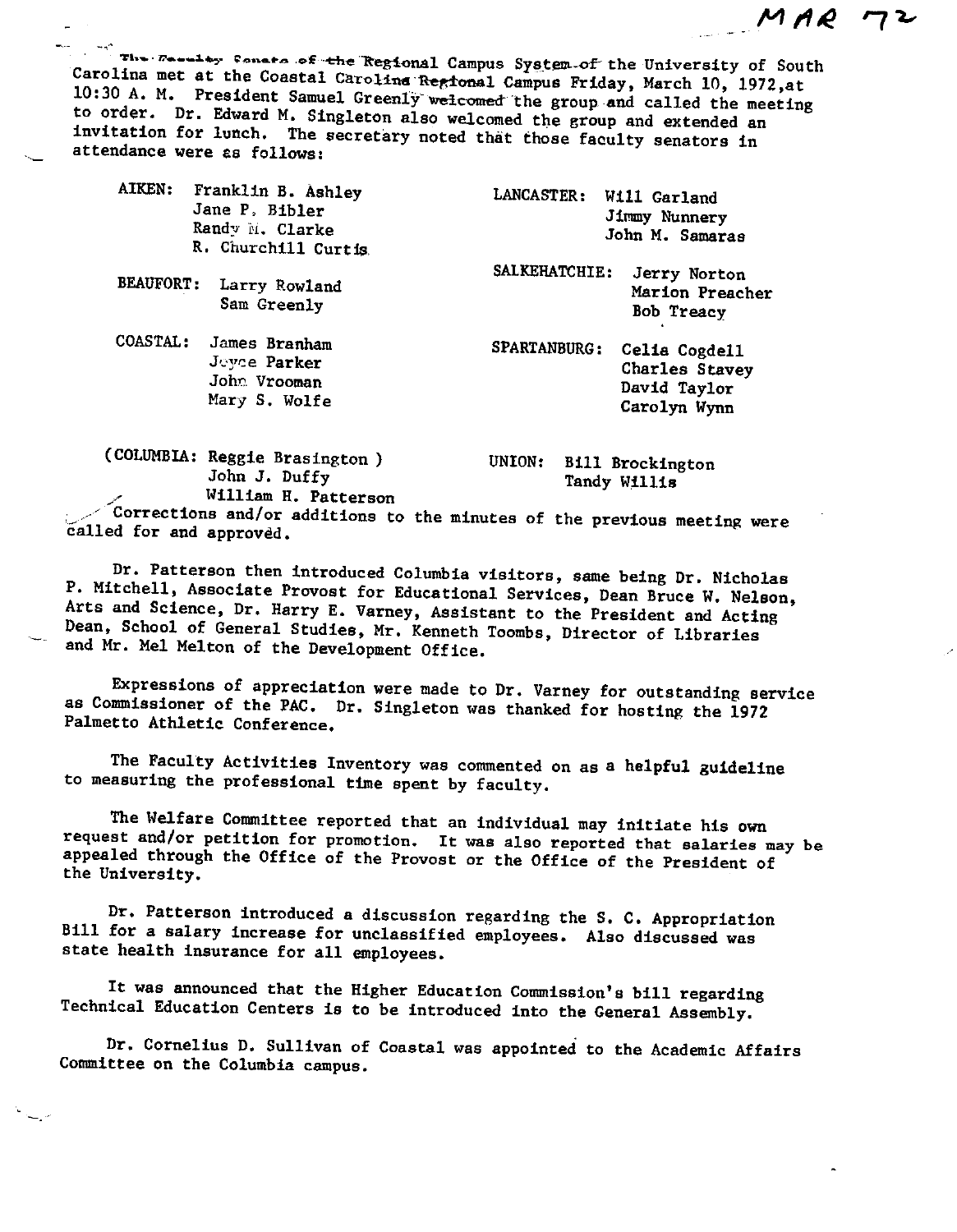Regional Campus Faculty Semite Himstes £

March 10, 1972

مهن

In response bu questions raised regarding promotions, it was requested that the procedure of review by a council of diseasors be changed. Churchill Cartis of Aiken raised the question of proration of pay of 9 months ever 10% months pay. to which the Faculty Advisory Committee reported as objections. Dr. Patterson efted certain adventoges of 12 month salariad employmes, i.e., retirement and death benefits and amousl leave in terms of accumulation at retirement. Br. Buffy was asked if a questionnaire could be sent out regarding the 10g and 12 months salary distribution and contract.

Harry Robinson questioned whether any appointees from the Regional Campuses faculty had been made to the Standing Committee on the Columbia campus.

Bill Brockington asked Dr. Patterson for clarification of rule regarding a faculty member remaing for political office. Dr. Patterson reported in the affirmative for local office such as eity council, school board, but negative for state offices or the general assembly.

Dr. Duffy reported that the Faculty Manual is to be presented to the Bosrd by May and that recommendations for faculty rank are to be anneunced shortly. He also reported that the Southern Association is carefully reviewing what the faculty are doing beyond their regular job. Outside employment which may not reflect credit on the institution is not recommended. No faculty is to teach for enother institution without the permission of the director of the campus and/or the Office of the Provost.

Regarding 300-400 level courses, it was reported that Dr. Kinard and Dr. Morrie have agreed to approve courses in normal sequence for junior status.

## **COMMITTEE REPORTS**

## I. Courses, Corrienium, Admission and Education Programs Committee (Larry Rowland)

Randy Clarkegave his recommendations.

It was moved that Dr. Patterson's office arrange a meeting of Regional Cempus members with their respective department heads once a year as Columbia. It was moved that the Regional Campus departments be encouraged to invite a representativa from their respective departments to wisit the Regional Campuses at least once a year.

It was noved that condensed recommendations of the Faculty Semate be delivered to department heads and deans at Columbia campus.

It was woved that the Faculty Senate approve for Coostal Carolina the same nursing curriculum as approved for Spartanburg last year.

It was proposed (Dr. Pattersbu's request) that the Regional Campuses ... / in the courses of freehome year.

## II. Library Committee (Pranklin Authory)

Franklin Ashiey stated that Mr. Teembs medd a meeting with the ibrary